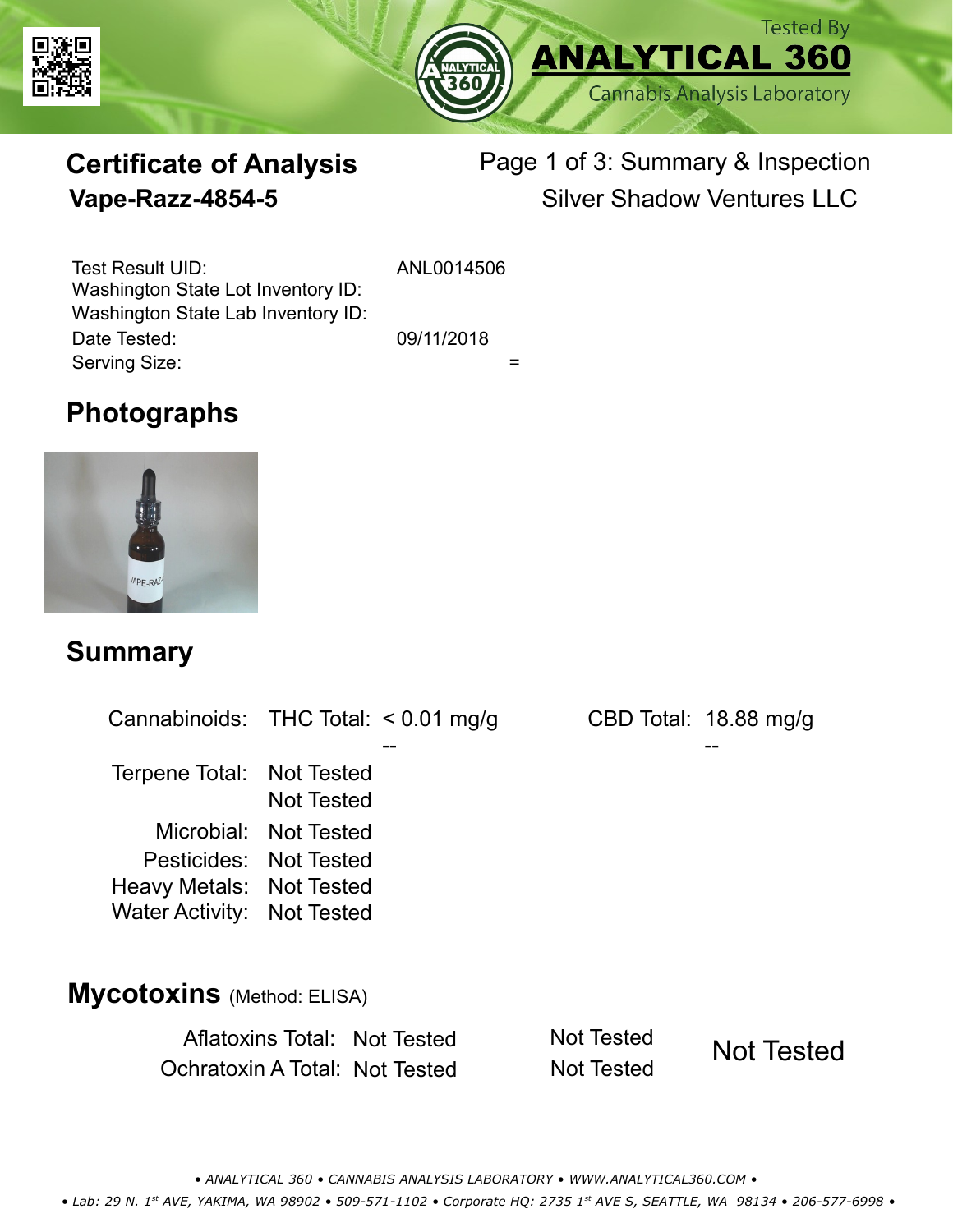



# **Certificate of Analysis** Page 2 of 3: Summary & Inspection **Vape-Razz-4854-5** Silver Shadow Ventures LLC

| Test Result UID:                   | ANL0014506 |
|------------------------------------|------------|
| Washington State Lot Inventory ID: |            |
| Washington State Lab Inventory ID: |            |
| Date Tested:                       | 09/11/2018 |
| Serving Size:                      |            |

### **Potency Profile (Method: HPLC-DAD)**

|                                                                                                 | CBG-A                                                  | $< 0.01$ mg/g |     |
|-------------------------------------------------------------------------------------------------|--------------------------------------------------------|---------------|-----|
|                                                                                                 | <b>CBG</b>                                             | $< 0.01$ mg/g | --  |
|                                                                                                 | <b>CBG TOTAL</b><br>$(CBG-A * 0.878 + CBG)^1$          | $< 0.01$ mg/g | $-$ |
|                                                                                                 | $\Delta$ 9-THC-A                                       | $< 0.01$ mg/g |     |
|                                                                                                 | $\Delta$ 9-THC                                         | $< 0.01$ mg/g | --  |
|                                                                                                 | $\Delta$ 9-THCV                                        | $< 0.01$ mg/g | --  |
|                                                                                                 | $\Delta$ 8-THC                                         | $< 0.01$ mg/g |     |
|                                                                                                 | <b>CBN</b>                                             | $< 0.01$ mg/g |     |
|                                                                                                 | <b>THC-TOTAL</b><br>(THC-A * 0.877 + THC) <sup>1</sup> | $< 0.01$ mg/g |     |
|                                                                                                 | CBD-A                                                  | $< 0.01$ mg/g | --  |
|                                                                                                 | <b>CBD</b>                                             | 18.88 mg/g    | --  |
|                                                                                                 | CBDV-A                                                 | $< 0.01$ mg/g | --  |
|                                                                                                 | <b>CBDV</b>                                            | $< 0.01$ mg/g | --  |
|                                                                                                 | <b>CBD-TOTAL</b><br>$(CBD-A * 0.877 + CBD)^1$          | 18.88 mg/g    | --  |
|                                                                                                 | CBC                                                    | $< 0.01$ mg/g |     |
| $(\Delta 9THC + 9-THCV + \Delta 8THC + CBN + CBD + CBDV + CBC + CBC)^2$                         | <b>ACTIVATED-TOTAL</b>                                 | 18.88 mg/g    |     |
| <b>TOTAL DETECTED CANNABINOIDS</b><br>(CBDV TOTAL + THC TOTAL + CBD TOTAL + CBG TOTAL + D8THC + |                                                        | 18.88 mg/g    |     |

(CBDV TOTAL + THC TOTAL CBN + CBC + THCV)

1 - Cannabinoid totals are adjusted to account for the decarboxylation of the cannabinoid acids. The reported total is the amount of the activated cannabinoid that would be if all of the<br>carboxylic acid has been removed th

2 - Cannabinoids that have been activated through decarboxylation (curing/storage of flowers, or heating/cooking of edibles, tinctures, & concentrates)

*• ANALYTICAL 360 • CANNABIS ANALYSIS LABORATORY • WWW.ANALYTICAL360.COM •*

 *• Lab: 29 N. 1st AVE, YAKIMA, WA 98902 • 509-571-1102 • Corporate HQ: 2735 1st AVE S, SEATTLE, WA 98134 • 206-577-6998 •*